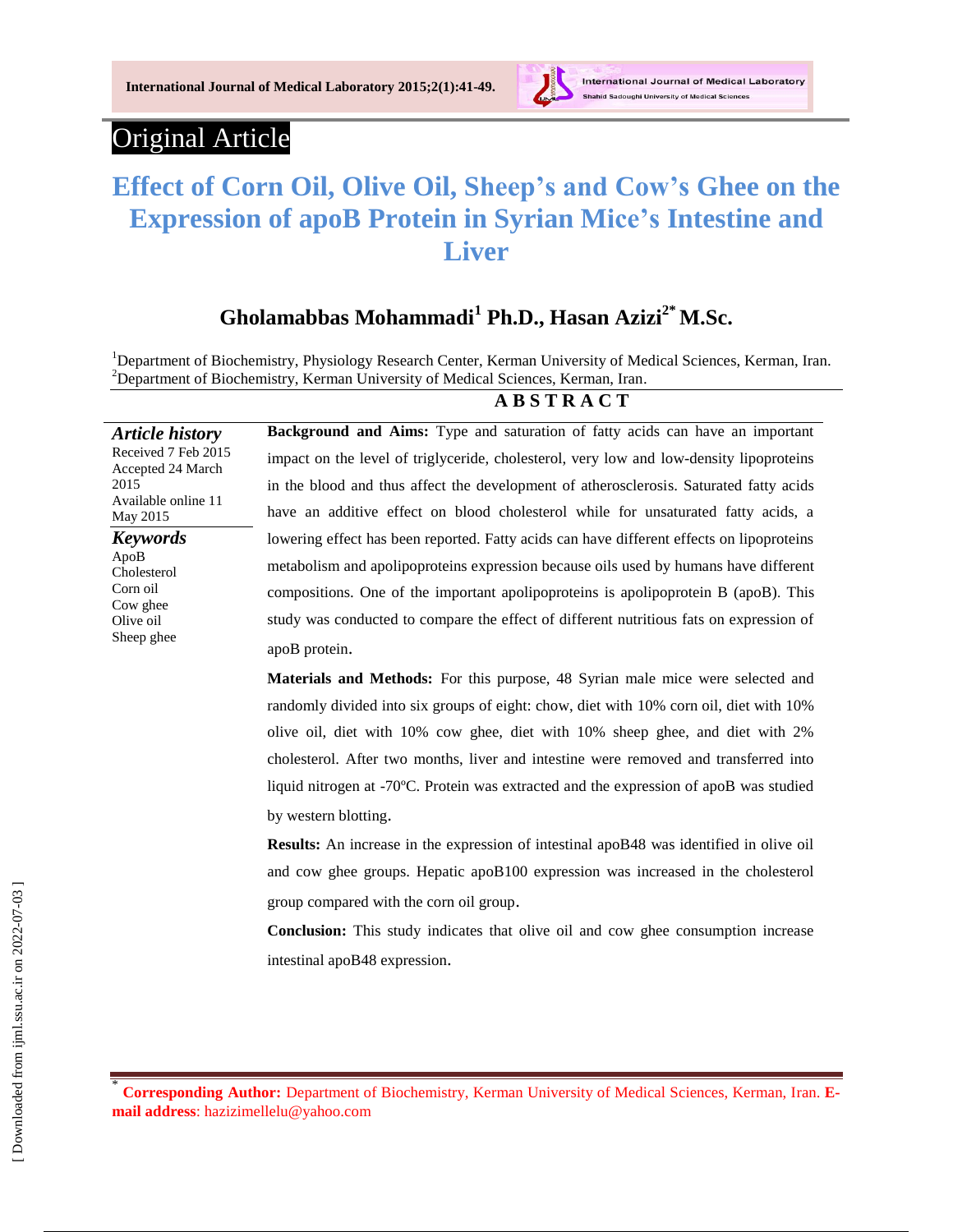## **Introduction**

Cardiovascular diseases cause mortality and morbidity in the developed countries and increase rapidly in the developing countries. Estimates in 2020 regarding cardiovascular diseases outbalanced from infectious diseases, and became the main cause of mortality in the world [1]. In Iran, about 50 percent of the annual deaths result from coronary artery disease (CAD). CAD is characterized by the presence of atherosclerosis in the coronary arteries of the heart [2]. Atherosclerosis is a pathological condition of the arteries and the leading cause of death in the developed countries and an important cause of myocardial infarction, stroke and peripheral artery disease. Fatty streaks are detected early in atherosclerotic lesions [3]. Several factors are involved in atherosclerosis development e.g. increase of low-density lipoprotein (LDL) and very low-density lipoprotein (VLDL) in plasma*,* decrease of highdensity lipoprotein cholesterol (HDL) in blood, hypertension, increase of homocysteine and hemostatic factors such as fibrinogen, family history and environmental factors [4]. Therefore, nutrition can have a significant role in the development of atherosclerosis by increasing or decreasing LDL and VLDL levels. Atherosclerosis does not occur under a specific level of cholesterol (150 mg/dL), and the risk gradually increases with increase in cholesterol level [5]. Because the immune response against LDL is described in atherosclerosis, LDL leakage into subendothelial space is dependent on cholesterol level.

There is evidence that increase in the concentration of apolipoproteins B (apoB) is one of the major risk factors for coronary heart disease (CHD). ApoB is a component of all atherogenic or potentially atherogenic particles, including VLDL, IDL and Lp(a), and each particle contains one apoB molecule. Particles of LDL, but not LDL-C alone, play a central role in atherogenesis. This process begins with subendothelial retention of intact apoBcontaining particles. Moving LDL particles into arterial intima is a gradient–dependent process and passive diffusion rate increases with increase in circulating LDL concentration [6]. Inside the intima, LDL particles directly bind to glucosaminoglycans via apoB100, and begin a series of events in which LDL is oxidized or, in other words, modified. The modified LDL is taken up by macrophages or monocytes to create foam cells. The findings show that defect in binding LDL to proteoglycan largely reduces the atherogenic potential of LDL [7]. This indicates that LDL binding to arterial wall occurs in early stages of atherogenesis. Therefore apoB has a critical role in the development of atherogenesis and [atherosclerosis.](https://www.google.com/url?sa=t&rct=j&q=&esrc=s&source=web&cd=3&cad=rja&uact=8&ved=0CDYQFjAC&url=http%3A%2F%2Fcirc.ahajournals.org%2Fcontent%2F109%2F23_suppl_1%2FIII-2.full&ei=nW1xVPaDFMrZas7tgZAO&usg=AFQjCNGygIShDhELTb-K_rUA9V4kO24u-g&sig2=7nnbbZQ36BLSgXTU6mfbHA&bvm=bv.80185997,d.d2s) Zhi-Hong Yang's study showed that the expression of genes involved in cholesterol metabolism such as apoB is reduced with the consumption of pollock oil-containing food. Monounsaturated fatty acids-rich media compared with polyunsaturated fatty acids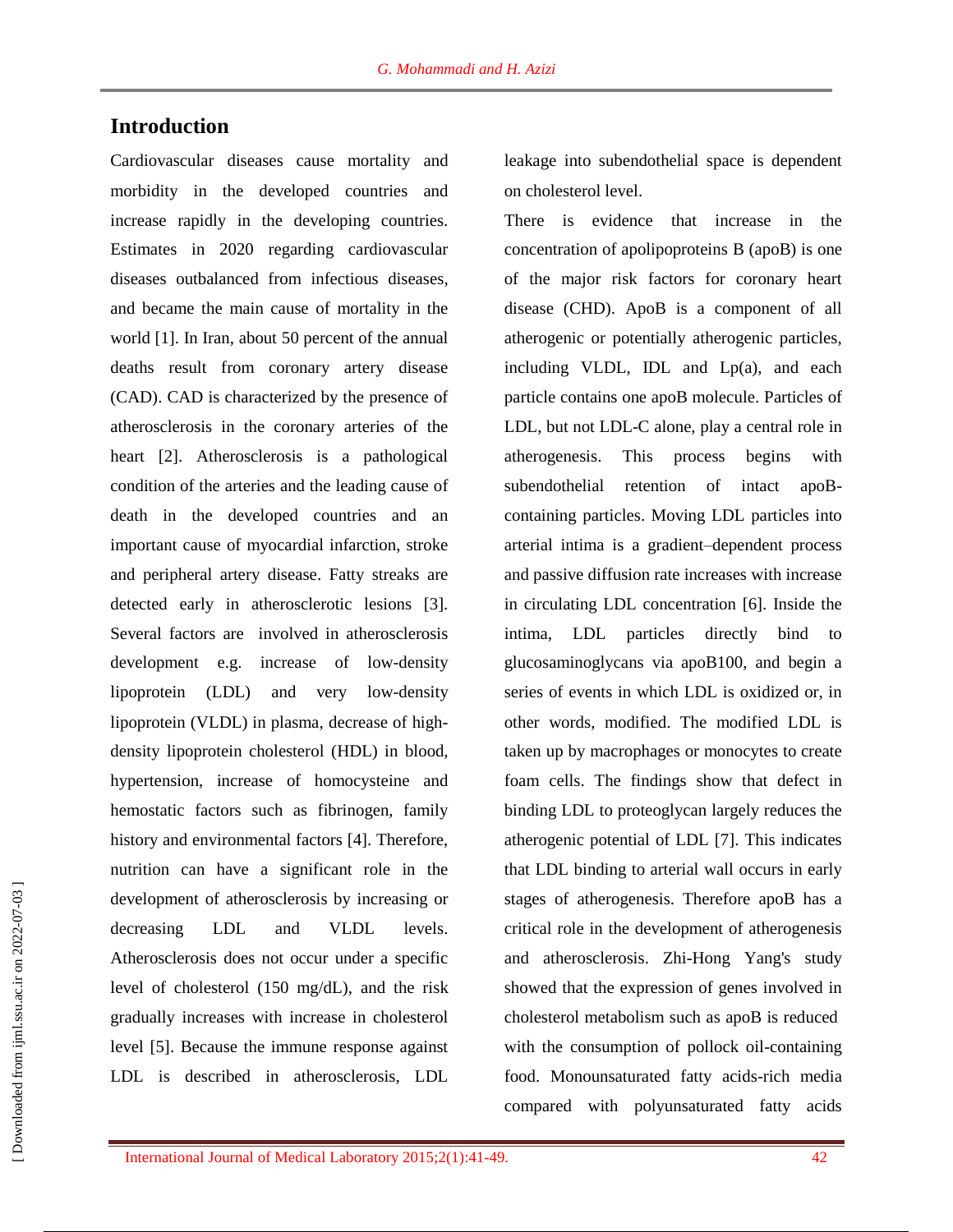(PUFAs) increase the secretion of apoB100 in CACO-2 cells [8]. Mohammadifar and colleagues observed that liquid oil, significantly reduces apoB when compared with hydrogenated oil, while ghee increases apoA and decreases triglyceride [9]. Knock down expression of liver apoB by siRNA decreases LDL cholesterol in a mouse model with humanlike serum lipids; the apoB mRNA and protein expression were reduced by more than 95%. Knock down of apoB mRNA reduces specific triglycerides and total lipids in plasma levels by 70%, while the overall distribution of lipids is unchanged [10]. Ko et al. showed that diets containing fish oil exert inhibition of apoB and triglycerides secretion in strains of human apoBtransgenic mice. Myristic acid increases secretion of dense lipoprotein via inhibition of apoB degradation and recruitment of triglyceride. In this study, triglycerides synthesis was equally stimulated by oleic acid, myristic acid and docosahexaenoic acid, but its secretion was relatively decreased by myristic acid and docosahexaenoic acid [11].

Type of dietary fatty acids plays a more important role compared with dietary total fat in determining CHD risk [12]. In metabolic studies, different classes of saturated fatty acids have shown different effects on plasma lipid and lipoprotein levels [13]. Saturated fatty acids with 16-12 carbon atoms tend to increase cholesterol and LDL cholesterol level. Stearic acid (18:0) has no increasing effect on blood cholesterol in comparison with oleic acid (18:1). Among the saturated fatty acids which raise blood cholesterol, myristic acid (14:0) has more potential than lauric acid (12:0) or palmitic acid (16:0). Several studies have shown that replacing dietary saturated fat with vegetable oils rich in linoleic acid has a strong potential for lowering cholesterol level. Animal and metabolic studies indicate that increase of n-6PUFAs absorption improves insulin sensitivity [12]. In Nurses' Health Study, too much intake of n-6 PUFAs significantly lowered the incidence of type 2 diabetes [13]. In another study, even for sunflower oil (rich in linoleic acid) antiarrhythmic effect was identified [12].

Animal ghee produced by traditional methods is still used in Iran. The traditional methods of ghee and butter preparation are different from the industrial methods. In the traditional method, types of fatty acids are quantitatively changed, which increase the short- and medium-chain fatty acids and reduce long-chain fatty acids. These changes, in addition to increasing the nutritional value, also reduce the side effects. Because animal ghees are mostly used in rural, tribal areas and some of the cities, and compounds of this ghee have been detected, identifying the effects of ghee on expression of apoB48 and apoB100 can help to better understand atherosclerosis and CHD development. On the other hand, vegetable oils such as olive have an anti-atherosclerotic effect. Therefore, comparing the effects of these two types of oil on expression of apoB can be of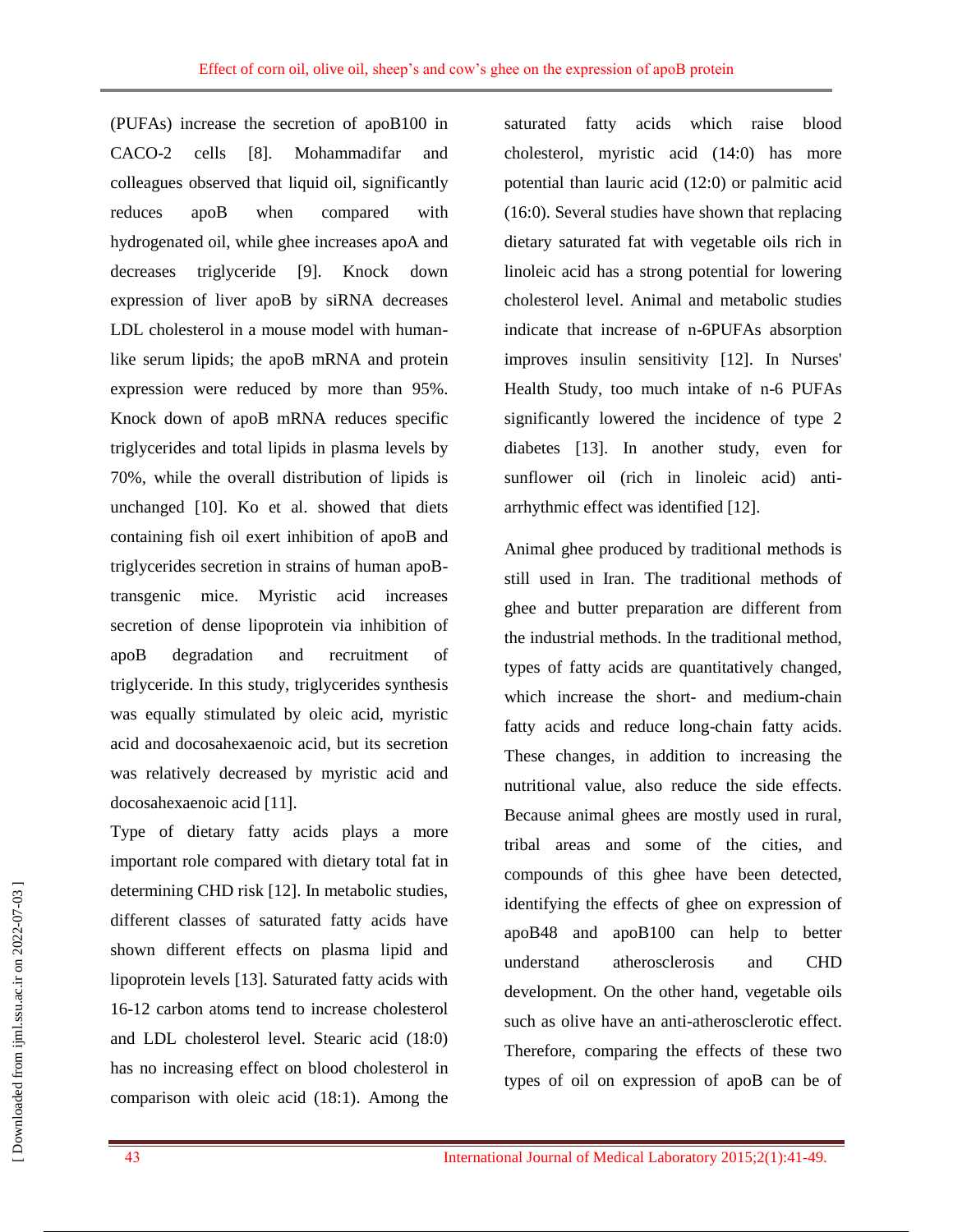great help to better understanding of the formation of atherosclerosis.

## **Materials and Methods**

This animal experimental study was conducted on 48 N-Mary male Syrian mice with an average weight of 25-30 g. After two weeks of adaptation with animal room conditions  $(22 \pm 1\degree \text{C})$ temperature and 12h light), the mice were randomly assigned into six groups: chow , diet with 10% corn oil, diet with 10% olive oil, diet with 10% cow ghee, diet with 10% sheep ghee, and diet with 2% cholesterol. The food eaten by mice was not measured because there is no diet limit for animals. After two months, the mice were kept overnight starved and then anesthetized by diethyl ether (MERCK, Germany). Liver and intestine (jejunum) were removed and immediately frozen in liquid nitrogen at –70ºC. Protein was extracted using 50 mg of tissue with 700 ml RIPA buffer, and was homogenized using ultrasound. Samples were centrifuged in 1.5 mL microtube with the speed of 14000 rpm at 4ºC. Electrophoresis (Clever, Taiwan) was conducted by 6% polyacrylamide gel and western blot by antiapoB (goat anti mouse polyclonal AB) and conjugated secondary antibody. The film was scanned by Hp Scanject (HP, USA), and band densities were measured by image j software. This study was conducted after the approval by the Ethics Committee of Kerman University of Medical Sciences.

#### **Statistical Analysis**

Data for weight analysis were analyzed by paired t-test and Kruskal-Wallis test. For comparison of apoB expression, Kruskal-Wallis test was used. In this study, all groups were compared with the control group and with each other by Post Hoc Tukey test.

### **Results**

Weight was increased significantly in all groups compared to before treatment (Significant difference: control p=0.006, corn p=0.001, olive p=0.000, cow p=0.000, sheep p=0.007, and cholesterol  $p=0.001$ ) (Fig. 1). Intestinal apoB48 expression in olive oil and cow ghee groups showed a significant  $(p=0.031$  and  $p=0.016$ , respectively) increase ratio compared with the control group. In the cholesterol group, intestinal apoB48 expression slightly increased compared with that of the control group  $(p=0.07)$ . Intestinal apoB48 expression in olive oil and cow ghee groups showed a significant (P=0.034 and P=0.017, respectively) increase ratio compared to the sheep groups (Fig. 2). No significant change in expression of hepatic apoB48 was seen in the groups. The results are presented in Fig. 3. Hepatic apoB100 expression in all groups was not significantly different compared with that in the control group, but apoB100 expression was significantly higher in the cholesterol group compared with the corn oil group  $(P=0.044)$   $(Fig. 4)$ .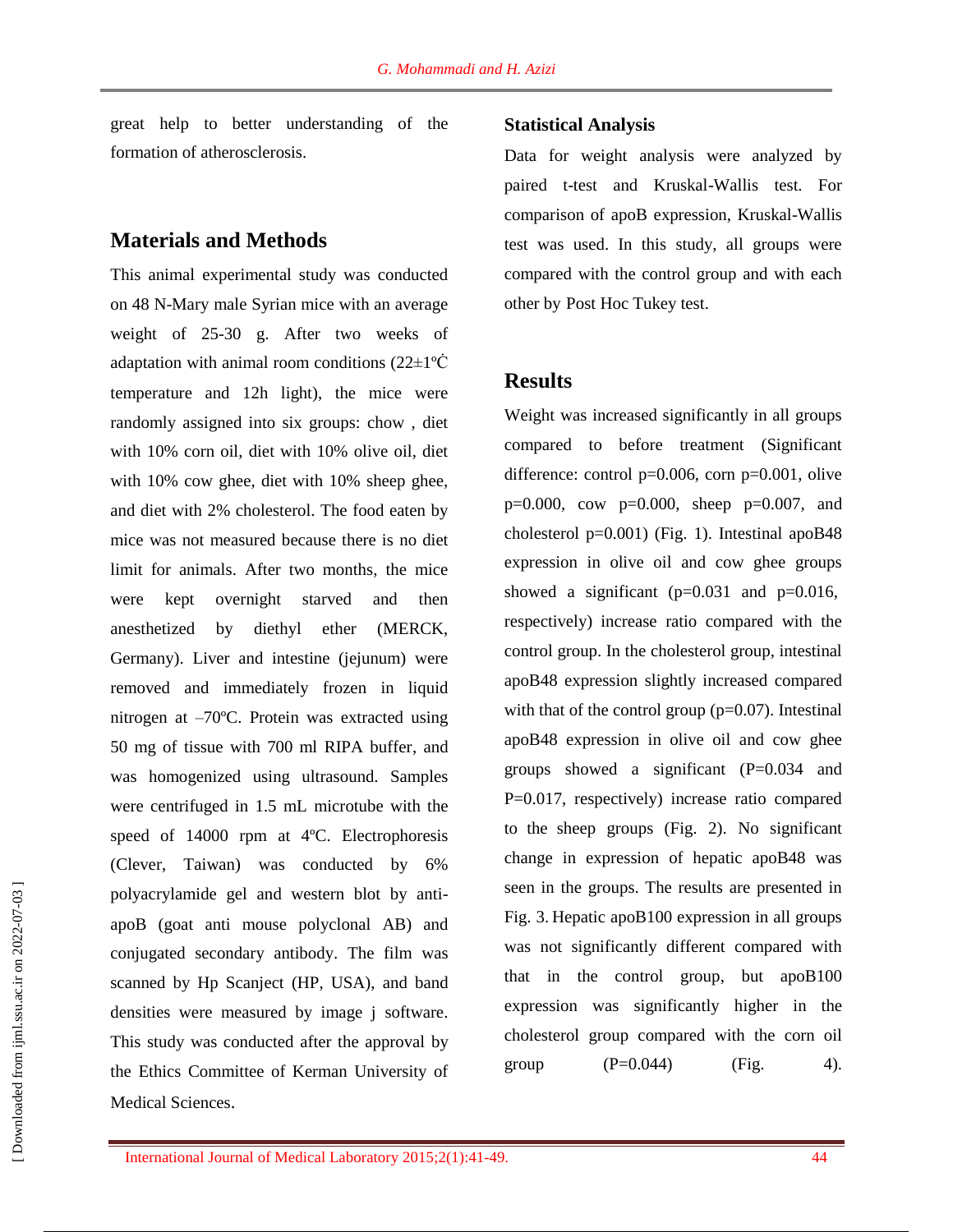

**Fig. 1.** Comparison of groups' weight before and after treatment. All groups show significant weight gain ratio to before of treatment (Control p=0.006, Corn p=0.001, Olive p=0.000, Cow p=0.000, Sheep p=0.007, and Cholesterol p=0.001)



**Fig. 2.** Eeffect of oil consumption on intestinal apoB48 expression in mice. Data are reported as mean ± SEM. Apo B48 expression of olive oil and cow ghee were significantly increased compared with the control ( $p=0.031$  and p=0.016, respectively) and the sheep groups (p=0.034 and p=0.017, respectively).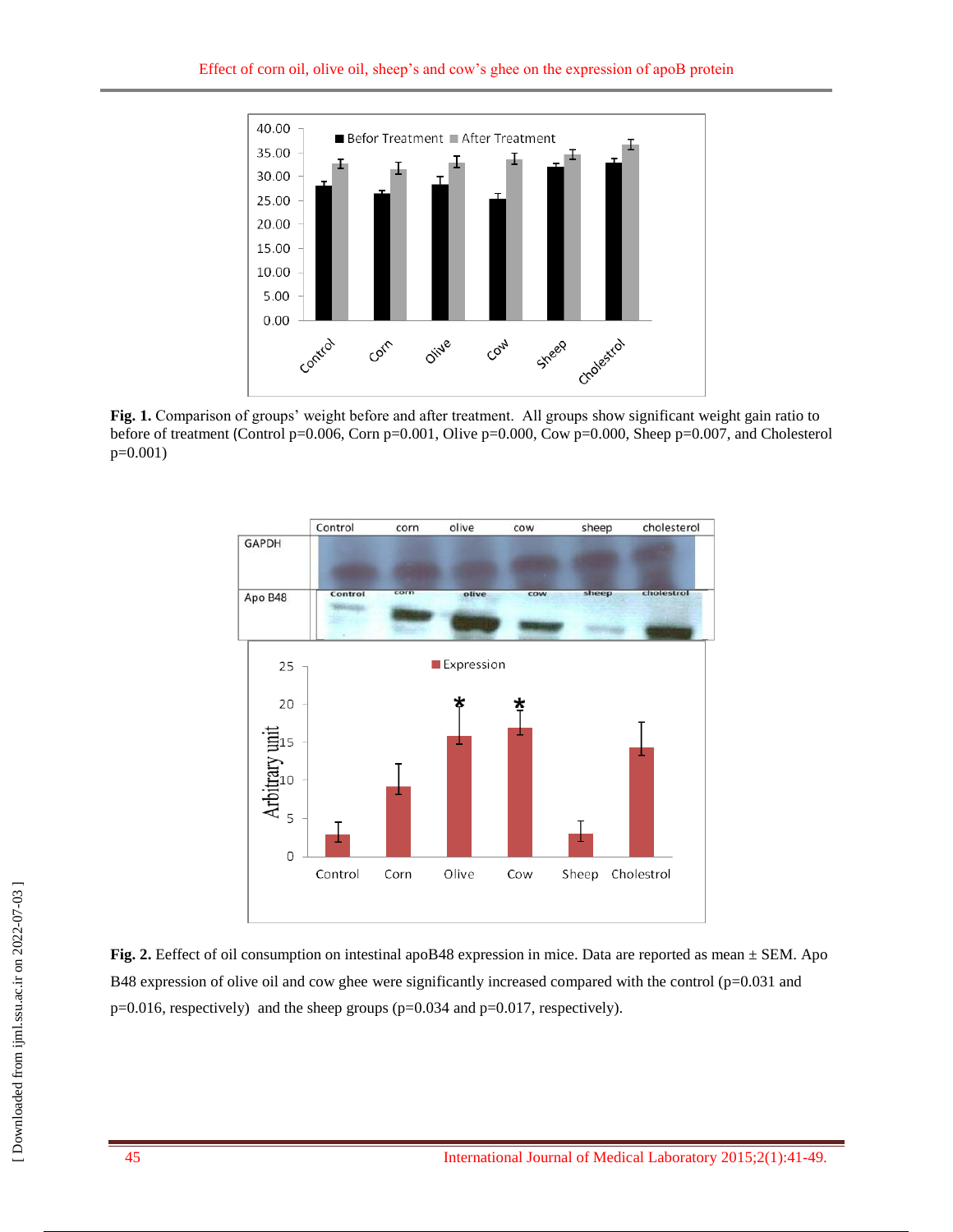

**Fig. 3**. Effect of oil consumption on hepatic apoB48 expression in mice. Data are reported as mean  $\pm$  SEM. There were no significant differences in hepatic apoB48 expression compared with the control and other groups.



**Fig. 4**. Effect of oil consumption on expression of hepatic apoB100. Data are reported as mean  $\pm$  SEM. ApoB100 expression in all groups is not significantly different from that of the control group, but in cholesterol group compared with corn oil group this is significantly higher (p=0.044).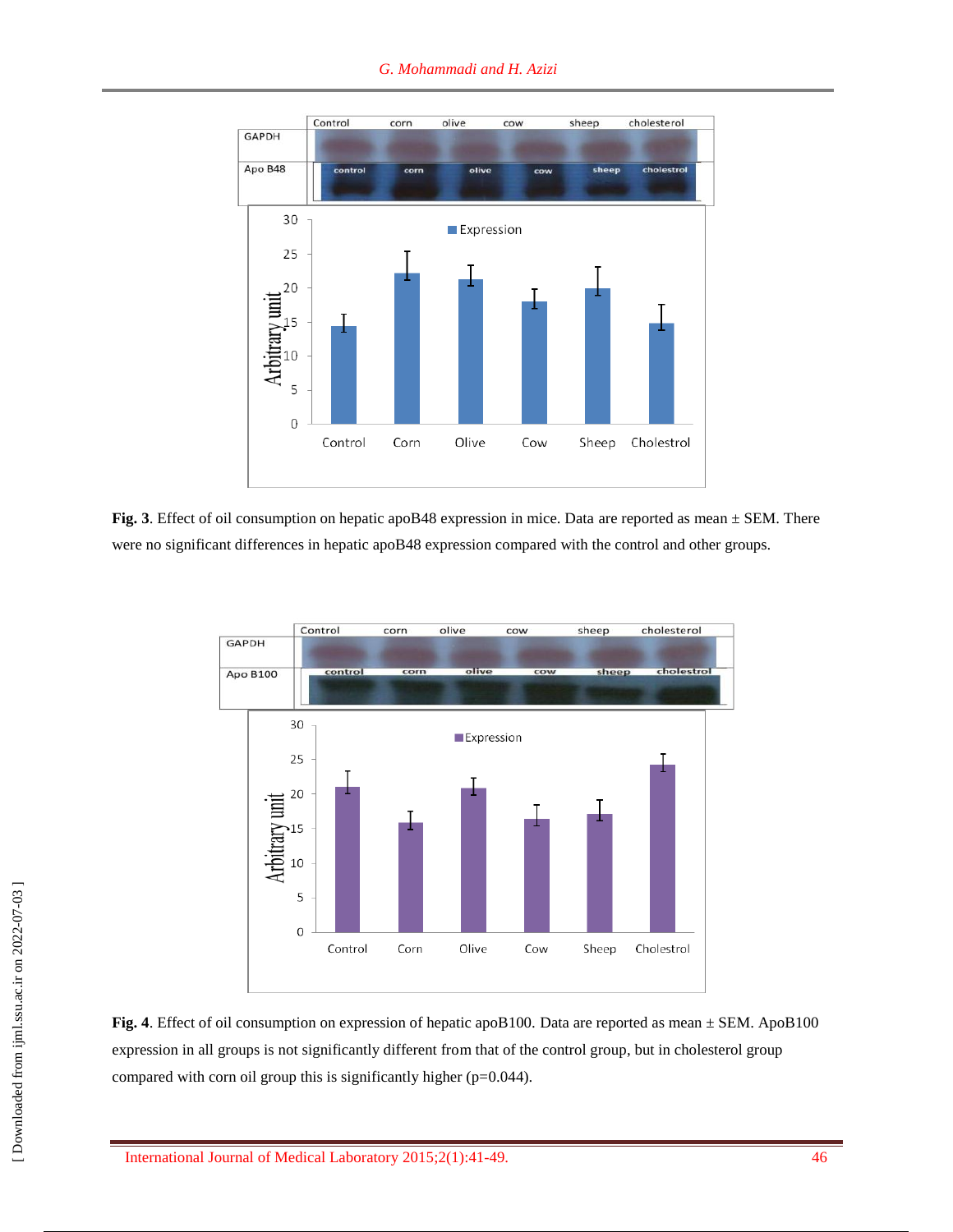## **Discussion**

In this study, weight of mice was significantly increased after treatment compared to the initial weight. Similar results were found in Dalfardi et al. (2012) study on cholesterol, corn and olive oil, cow and sheep ghee. In our study weight gain in cow oil group was significantly increased in comparison to the control, which disagrees with some other studies (14). Our results showed high expression of intestinal apoB48 in olive oil group compared with the control group. A study demonstrated that unsaturated fatty acids, especially oleic acid, effectively join with lipoprotein by microsomal transfer protein (MTP) and believed that MTP involves only in co-translation lipidation of apoB, and protects apoB from early intracellular degradation [15]. However in Caco-2 cells, it has been indicated that MTP plays a role in higher lipidation of early particles in secretory pathway. These results indicate that short-term ingestion of olive oil may increase the number of apoB48 containing particles by activity modulation or expression of MTP [16]. In our study, increased intestinal expression of apoB48 in olive oil group is along with a small increase in hepatic apoB48 (not significant), indicating that olive oil has an additive effect on the expression of apoB48 probably via affecting on mRNA editing enzyme. In another study on Caco-2 cells, oleate led to 2 to 4 fold increase in apoB production [17]. Another study indicated that oleic acid which is found abundantly in olive oil increases triglyceride biosynthesis and secretion of

triglycerides containing lipoproteins in Caco-2 cells [18], hence being in line with the result of our study which demonstrates increased intestinal apoB48 expression by olive oil. In our study, a significant increase in intestinal apoB48 expression was seen in cow ghee compared with the control, corn oil, and also sheep ghee groups. Dalfardi et al. showed that cow ghee significantly increases total cholesterol, triglycerides and LDL [14] probably due to increased chylomicrons secretion and so apoB48 intestinal expression, thus being in line with our results. Magun et al. (1988) showed that intake of high fat diet shifts intracellular apolipoproteins to lipoproteins but many apolipoproteins remain unbound to lipoprotein. Therefore, there is a constant large reservoir of unbound apolipoprotein suggesting that apolipoprotein synthesis is not the rate-limiting step in assembling and secreting lipoproteins [19]. Hence, post-translational apolipoprotein regulation is more involved, and the type and amount of fatty acids may also be involved by a mechanism in this regulatory process. As have been shown, cells which are incubated with palmitate, show reduced rate of lipoprotein secretion. Because of the cell toxicity of tripalmitoylglycerol (crystal at 37ºC), palmitate enters in phospholipids structure and is stored in the membrane. Regarding apoB constant reservoir, it is suggested that low apoB consumed for apoB containing lipoprotein assembles and remains in cells thereby being in

47 International Journal of Medical Laboratory 2015;2(1):41-49.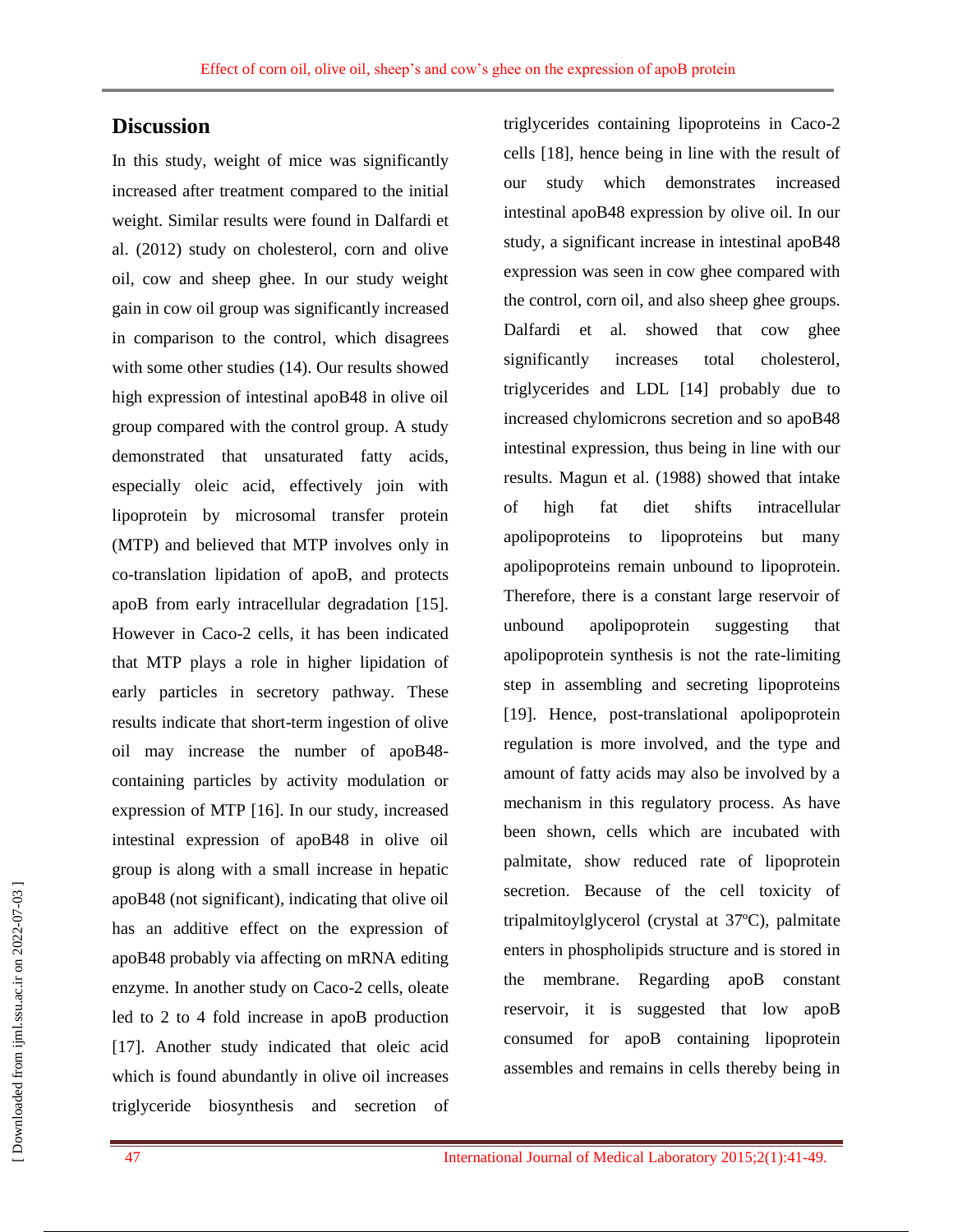agreement with our result in apoB high expression in cow ghee group [15].

The length and saturation of fatty acids differentially affects the level of plasma apolipoprotein B100. Many studies on humans and animals have proven that the amount and type of dietary fat can affect the levels of apoB100-containing lipoproteins and related cholesterol and so contribute to atherosclerosis risk. López-Soldado et al. (2009) observed that, after 16h incubation of rat hepatocytes with olive oil chylomicron remnant–like particles, the amount of apoB mRNA is reduced [20]. Although, no significant changes were observed in the expression of apoB100 in all groups in comparison with the control in our study, the expression of hepatic apoB100 was significantly increased in cholesterol group, compared with corn oil group. A study done by Dashti on HepG2 cells showed that pure cholesterol does not significantly affect the intracellular cholesterol ester and accumulation of neutral lipids or apoB100 in culture media. In that research it was claimed that pure cholesterol, in addition to the absence of any effect on intracellular cholesterol ester, fails in modulation of production rate of apoB [21].

#### **References**

- [1]. Hackam D.G and Anand S.S. Emerging risk factors for atherosclerotic vascular disease. JAMA: the journal of the American Medical Association 2003. 290(7): 932-940.
- [2]. Hatmi ZN. Tahvildari, S.Motlag, A.G. Kashani, A.S, Prevalence of coronary artery

#### **Conclusion**

This study showed that expression of intestinal apoB48 in olive oil and cow ghee groups increases compared to that of the control group. Various oils in this study had a pleiotropic effect on lipid and lipoprotein metabolism; such an effect cannot be found by studying a few protein expressions. Fatty acid oils (an example of which is oleic acid) have an identified effect on lipoprotein metabolism, but it gets more complicated when the effect of more than one fatty acid is considered. Minor compounds may be present in oils that can have different effects on fatty acids function.

#### **Conflict of Interest**

There is no conflict of interests.

#### **Acknowledgement**

The authors would hereby like to appreciate the Department of Clinical Biochemistry of Kerman University of Medical Sciences as well as the animal house of Medical Faculty for supporting this research

> disease risk factors in Iran: a population based survey. BMC Cardiovascular Disorders 2007. 7(1): 32.

[3]. Lucas A.D and Greaves D.R. Atherosclerosis: role of chemokines and

 [\[ Downloaded from ijml.ssu.ac.ir on 2022-](https://ijml.ssu.ac.ir/article-1-43-en.html)07-03 ] Downloaded from ijml.ssu.ac.ir on 2022-07-03